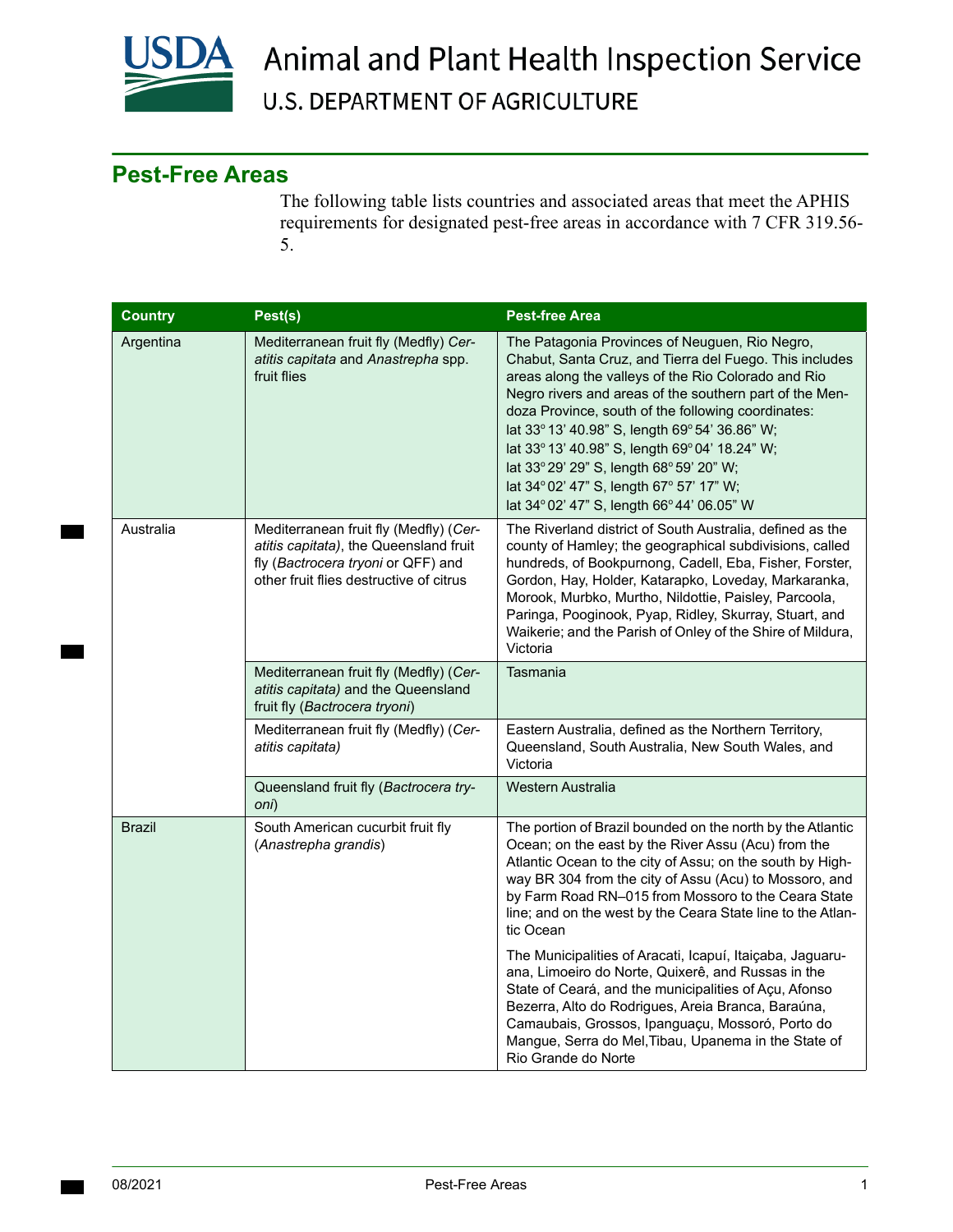| <b>Country</b>              | Pest(s)                                                                                                                                                                                                                            | <b>Pest-free Area</b>                                                                                                                                                                                                                                                                                                                                                                                                                                                                                                                                                                                                                                                             |
|-----------------------------|------------------------------------------------------------------------------------------------------------------------------------------------------------------------------------------------------------------------------------|-----------------------------------------------------------------------------------------------------------------------------------------------------------------------------------------------------------------------------------------------------------------------------------------------------------------------------------------------------------------------------------------------------------------------------------------------------------------------------------------------------------------------------------------------------------------------------------------------------------------------------------------------------------------------------------|
| Ecuador                     | South American cucurbit fruit fly<br>(Anastrepha grandis)                                                                                                                                                                          | The area within 5 kilometers of either side of the follow-<br>ing roads:                                                                                                                                                                                                                                                                                                                                                                                                                                                                                                                                                                                                          |
|                             |                                                                                                                                                                                                                                    | (i) Beginning in Guayaquil, the road north through Nobol,<br>Palestina, and Balzar to Velasco-Ibarra (Empalme);                                                                                                                                                                                                                                                                                                                                                                                                                                                                                                                                                                   |
|                             |                                                                                                                                                                                                                                    | (ii) Beginning in Guayaquil, the road south through E1<br>26, Puerto Inca, Naranjal, and Camilo Ponce to<br>Enriquez;                                                                                                                                                                                                                                                                                                                                                                                                                                                                                                                                                             |
|                             |                                                                                                                                                                                                                                    | (iii) Beginning in Guayaquil, the road east through Pales-<br>tina to Vinces;                                                                                                                                                                                                                                                                                                                                                                                                                                                                                                                                                                                                     |
|                             |                                                                                                                                                                                                                                    | (iv) Beginning in Guayaquil, the road west through Pie-<br>drahita (Novol) to Pedro Carbo; or                                                                                                                                                                                                                                                                                                                                                                                                                                                                                                                                                                                     |
|                             |                                                                                                                                                                                                                                    | (v) Beginning in Guayaquil, the road west through Pro-<br>greso, Engngunga, Tugaduaja, and Zapotal to El Azucar                                                                                                                                                                                                                                                                                                                                                                                                                                                                                                                                                                   |
| Guatemala                   | Mediterranean fruit fly (Medfly) (Cer-<br>atitis capitata)                                                                                                                                                                         | Department of Peten                                                                                                                                                                                                                                                                                                                                                                                                                                                                                                                                                                                                                                                               |
| Mexico                      | Mediterranean Fruit fly (Medfly) (Cer-<br>atitis capitata), Mexican Fruit fly<br>(Anastrepha ludens), Sapote fruit fly<br>(A. serpentine), West Indian fruit fly<br>(A. oblique), and South American fruit<br>fly (A. fraterculus) | The Municipalities of Comondu, La Paz, Loreto, Los<br>Cabos, and Mulegé in the State of Baja California Sur;<br>the Municipalities of Bachiniva, Casas Grandes, Cua-<br>hutemoc, Guerrero, Namiquipa, and Nuevo Casas<br>Grandes in the State of Chihuahua; the Municipalities of<br>Ahome, Choix, El Fuerte, Guasave, and Sinaloa de<br>Leyva in the State of Sinaloa; and the Municipalities of<br>Altar, Atil, Bacum, Benito Juarez, Caborca, Cajeme,<br>Carbo, Empalme, Etchojoa, Guaymas, Hermosillo, Hua-<br>tabampo, Navojoa, Pitiquito, Plutarco Elias Calles,<br>Puerto Penasco, San Luis Rio Colorado, San Miguel,<br>and San Ignacio Rio Muerto in the State of Sonora |
| Peru                        | South American cucurbit fly (Anastre-<br>pha grandis), gray pineapple mealy-<br>bug (Dysmicoccus neobrevipes)                                                                                                                      | The Departments of Lima, Ica, Arequipa, Moquegua, and<br>Tacna                                                                                                                                                                                                                                                                                                                                                                                                                                                                                                                                                                                                                    |
| Republic of South<br>Africa | Citrus black spot (CBS) (Guignardia<br>citricarpa Kiely)                                                                                                                                                                           | Magisterial districts of Bellville, Bredasdorp, Caledon,<br>Cape, Ceres, Clanwilliam, Goodwood, Grabouw, Heidel-<br>berg, Hermanus, Hopefield, Kuilsriver, Ladismith,<br>Malmesbury, Mitchell's Plain, Montagu, Moorreesburg,<br>Paarl, Piketberg, Robertson, Somerset-West, Stellen-<br>bosch, Strand, Swellendam, Tulbagh, Villiersdrop, Vre-<br>denburg, Wellington, Worcester, and Wynberg of the<br>Western Cape Province;                                                                                                                                                                                                                                                   |
|                             |                                                                                                                                                                                                                                    | Magisterial districts of Barkly-west/west, Gordonia,<br>Hartswater, Hay, Herbert, Hopetown, Kenhardt, Kimber-<br>ley, Namakwaland, Prieska, and Warrenton of the North-<br>ern Cape Province;                                                                                                                                                                                                                                                                                                                                                                                                                                                                                     |
|                             |                                                                                                                                                                                                                                    | Magisterial districts of Boshof, Fauresmith, Jacobsdal,<br>Koffiefontein, and Philippolis of the Free State Province;                                                                                                                                                                                                                                                                                                                                                                                                                                                                                                                                                             |
|                             |                                                                                                                                                                                                                                    | Magisterial districts of Christiania and Taung of the North<br><b>West Province</b>                                                                                                                                                                                                                                                                                                                                                                                                                                                                                                                                                                                               |